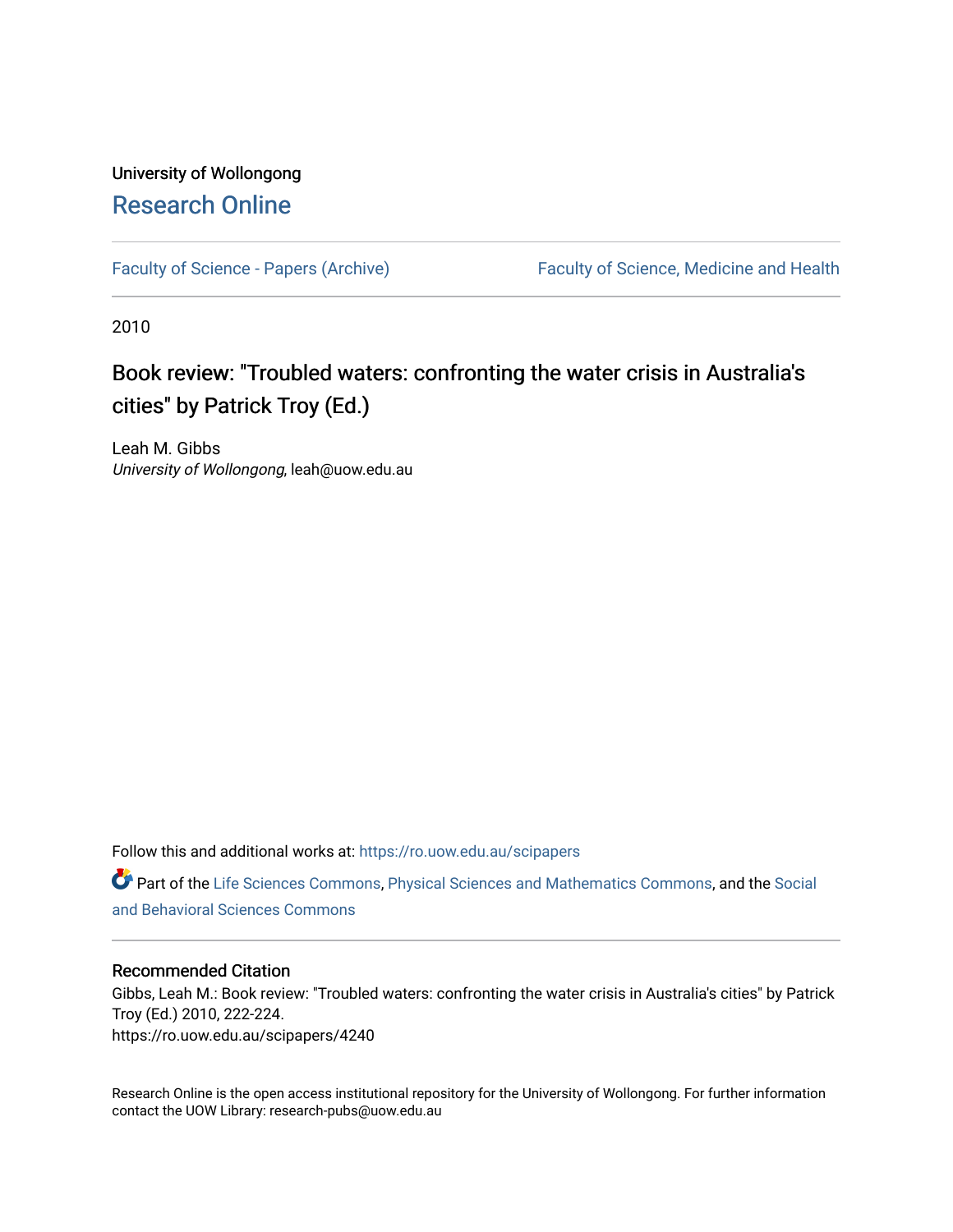# Book review: "Troubled waters: confronting the water crisis in Australia's cities" by Patrick Troy (Ed.)

## Abstract

Troubled Waters is a collection of essays edited by Patrick Troy, Emeritus Professor and Visiting Fellow at the Fenner School of Environment and Society, Australian National University. The papers are contributed by a multidisciplinary group of authors, from the fields of economics, history, geography, environmental and social policy and law. As a result, the book does not present a single theoretical or methodological approach and in this regard it is refreshing. The book is published by the ANU E Press; a publisher that makes academic output from the ANU freely available from its website, as well as for purchase through print on demand. Such initiatives in publishing and research dissemination can only be celebrated.

### Keywords

confronting, waters, cities, water, australia, crisis, troubled

#### **Disciplines**

Life Sciences | Physical Sciences and Mathematics | Social and Behavioral Sciences

#### Publication Details

Gibbs, L. Maree. (2010). Book review: "Troubled waters: confronting the water crisis in Australia's cities" by Patrick Troy (Ed.). Urban Studies, 47(1) 222-224.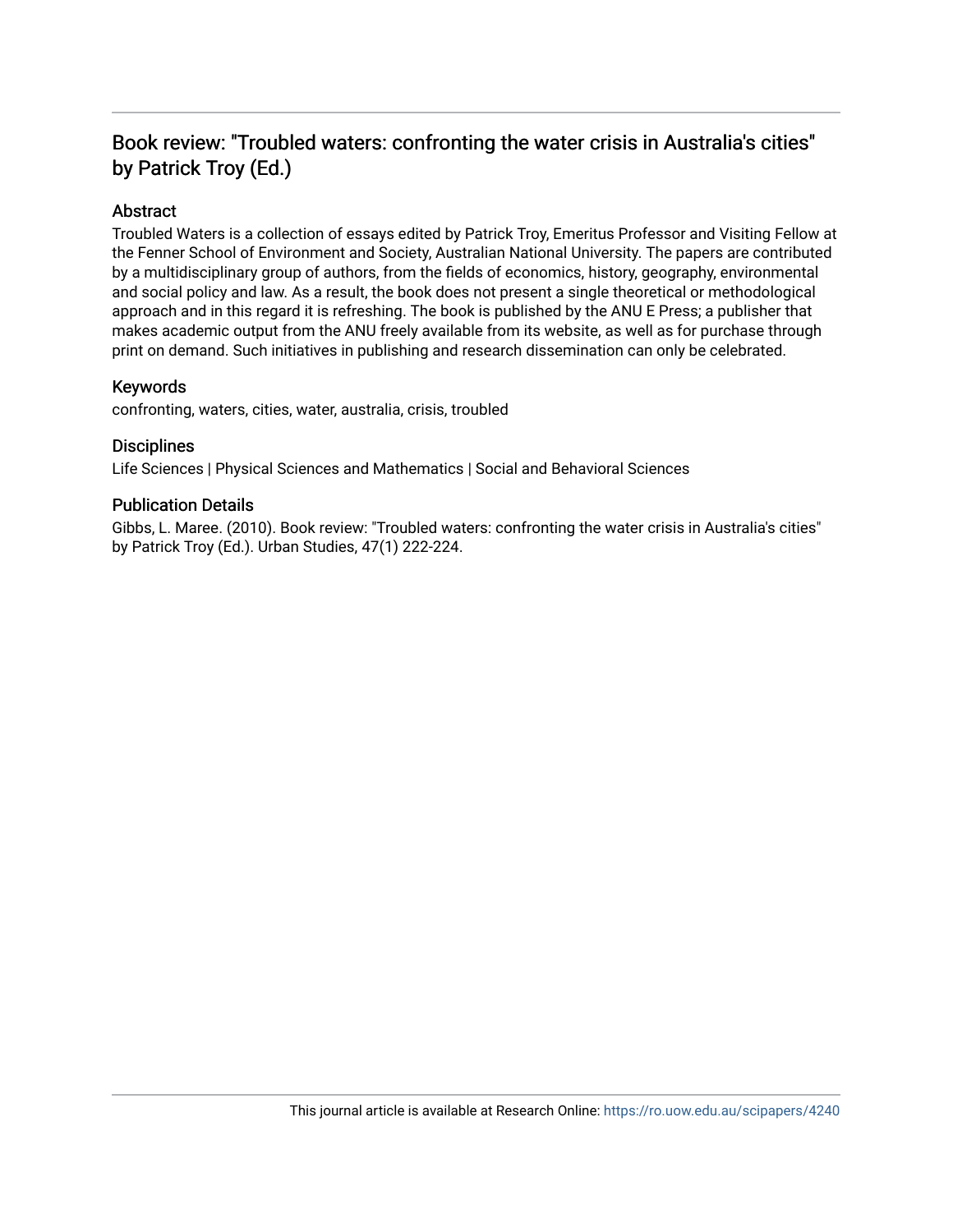## **Gibbs, LM 2010 Book review 'Troubled Waters: confronting the water crisis in Australia's cities' by Patrick Troy (Ed.)** *Urban Studies* **47(1) 222-224 doi:10.1177/00420980100470011105**

### **Book Review**

**Troubled Waters: confronting the water crisis in Australia's cities** Patrick Troy (ed.) 2008 Canberra: ANU E Press, The Australian National University 217 pp ISBN 9781921313837 AUD \$29.95 (print on demand) ISBN 9781921313844 Online (freely available via ANU E Press: http://epress.anu.edu.au)

*Troubled Waters* is a collection of essays edited by Patrick Troy, Emeritus Professor and Visiting Fellow at the Fenner School of Environment and Society, Australian National University. The papers are contributed by a multi-disciplinary group of authors, from the fields of economics, history, geography, environmental and social policy, and law. As a result, the book does not present a single theoretical or methodological approach, and in this regard it is refreshing. The book is published by the ANU E Press; a publisher that makes academic output from the ANU freely available from its website (http://epress.anu.edu.au), as well as for purchase through Print on Demand. Such initiatives in publishing and research dissemination can only be celebrated.

Despite the breadth of topic and variety of perspectives of contributing authors, the book has a clear central argument: that the roots of Australia's urban water problem are deeply historical, and are inscribed through intersecting technical, cultural, economic and political factors. Together, these factors form a path dependency in both the ways water is supplied, and the practices of water use in Australian society. Shifting institutions, attitudes and behaviours demands an approach that integrates all of these factors. This book summarises these factors in order to imagine an alternate path towards sustainable and appropriate water services for Australian cities in the future.

The context of the book is significant. Australia is a continent of low and extremely variable rainfall and river flow, and an extremely highly urbanised country. Water scarcity is a physical reality, and public awareness is acute. The authors discuss the particularities of Australian urban water, and the book uses the Australian case to argue that there is a broad sweep of factors shaping water development in any context. The book responds to the present urgency in urban water supply in Australia, and the growing tensions over water in many parts of the world. In its argument and approach it also responds to the ongoing challenge of sustainability and the proliferation of narrow sustainability projects, joining others in urging a holistic approach to water governance.

*Troubled Waters* is divided into eight chapters, plus a short introduction and longer conclusion from Troy. Tony Dingle's opening chapter discusses the significance of the 'Chadwickian solution' to water development in Australia, and in so doing demonstrates the importance of *ideas* as well as material developments in shaping institutions and behaviour. Edwin Chadwick's 1842 'solution' to the problem of growing urban populations had two key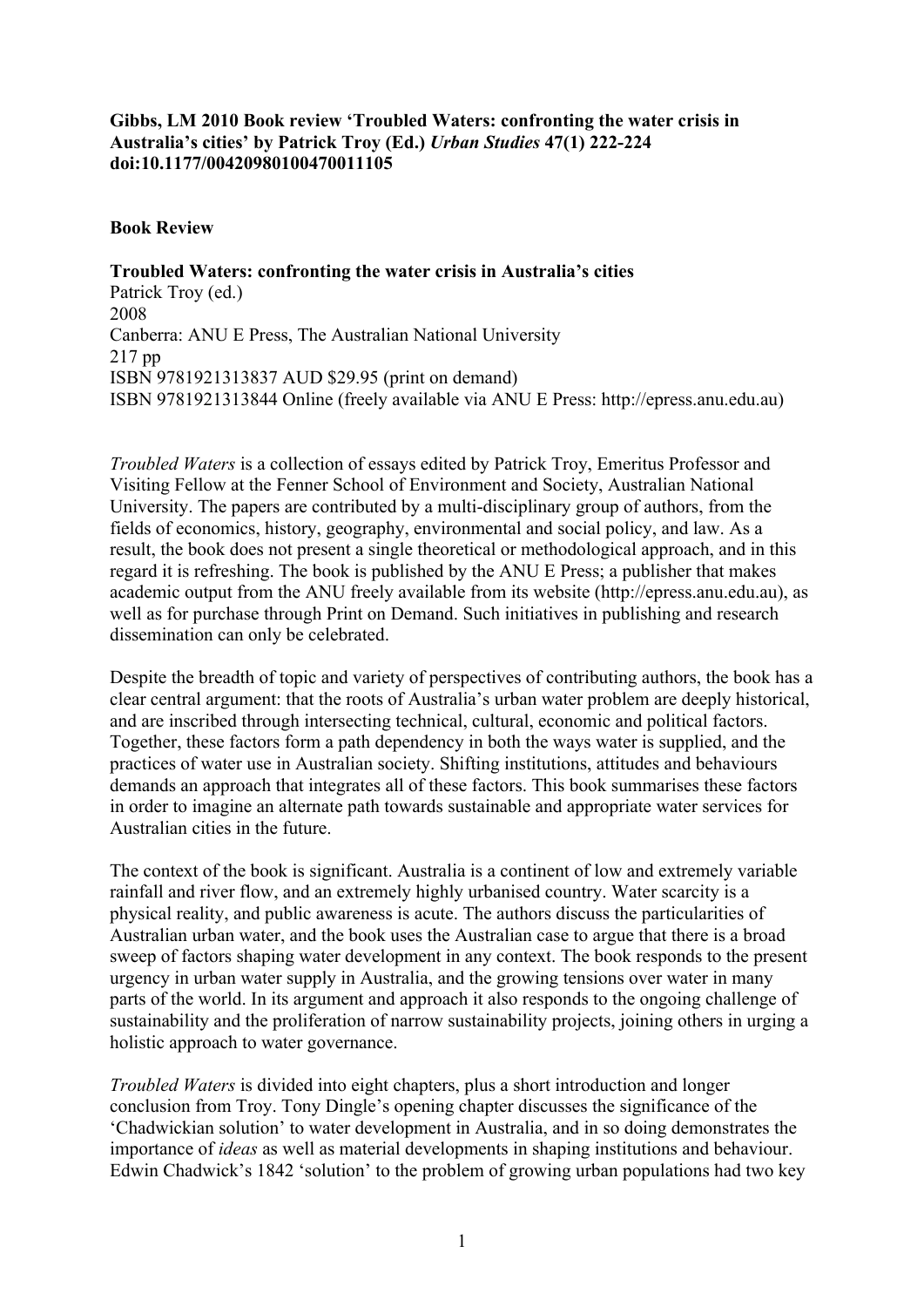principles: pure piped water and water-borne sewage collection. Dingle argues that the adoption of Chadwick's solution led to path dependence in Australia; a set of technologies, infrastructure and institutions that are expensive and disruptive, and thus limit opportunities for change. Chapter 2 sharply changes tack with Peter Spearitt's detailed study of the political response to the growing water crisis in southeast Queensland. He presents a picture of unaccountable water bureaucracies, and government focus on engineering-based 'quick-fixes' to water supply, which have led to investment in a series of ill-conceived desalination plants in the region's ever-diminishing coastal open space.

Graeme Davison, in chapter 3, writes of historical influences on Australian domestic water consumption. This is an enjoyable read. The chapter is animated by characters central to domestic urban life in Australia including Pears soap, Chief cisterns, the Hoover washing machine, and the Victa Mower. In sections headed 'the pursuit of health and morality', flushing, bathing, washing, watering and wallowing, we learn of the technological and cultural context of Australian urban domestic water use, and the centrality of Chadwick's ideas. Davison argues that 'by excavating the history of these arrangements, we are better able to think about how they might be changed or improved' (page 38). Continuing the focus on domestic water, Lesley Head (chapter 4) draws on extensive empirical research into cultural practices of water use in backyard gardens in Sydney, Wollongong and Alice Springs. She argues that 'network-thinking', rather than 'nature-thinking', will best serve cities by enabling a connection between water users and the complex infrastructure of domestic supply.

Policy, institutions and governance form the focus of Steve Dovers' chapter 5. He argues that effective water governance requires consistency across all policy domains. He warns against 'hydrological determinism'—narrow urban water fixation in policy and management emphasising instead the links between water and associated services such as energy, and between urban and rural water. He describes the reliable and abundant supply of clean, safe water in Australian cities as both an achievement and a curse. The achievement is of urban amenity, quality of life, convenience, public health. The curse is an inflexible, institutionalised system that does not encourage frugality, is hard to alter, and does not admit independence of supply or inventive use of wastewater. In chapter 6 Geoff Syme considers the concept of sustainability in urban water futures. His broad argument is that long-term planning should be driven by potential benefits to the community and how those benefits can be delivered, urging the importance of distributive and procedural justice.

In chapter 7 Janice Gray and Alex Gardner describe a paradigm shift in attitudes towards wastewater and sewage, arguing that 'unspoken water' is being re-imagined as an environmental and commercial opportunity. Their discussion addresses the legal problem of third-party (usually private) access to public-sector sewage and infrastructure. Lee Godden, in chapter 8, also considers the legal frameworks surrounding water. She argues that 'property' in water remains a contested concept, and should be regarded as a site for articulating obligations and responsibilities in relation to long-term sustainability and intergenerational equity. She suggests that social science provides a means of understanding the social and cultural values that are often excluded in water management, and that law can play a role in shaping and implementing those normative perspectives.

In his concluding chapter, Patrick Troy juxtaposes the challenges of the 19th century (addressed by Chadwick) with those of the 21st: water consumption three times higher than supply systems were designed to provide, and ecosystem stress at point of water abstraction, and extreme stress at point of waste discharge. Troy presents a suite of measures for reducing